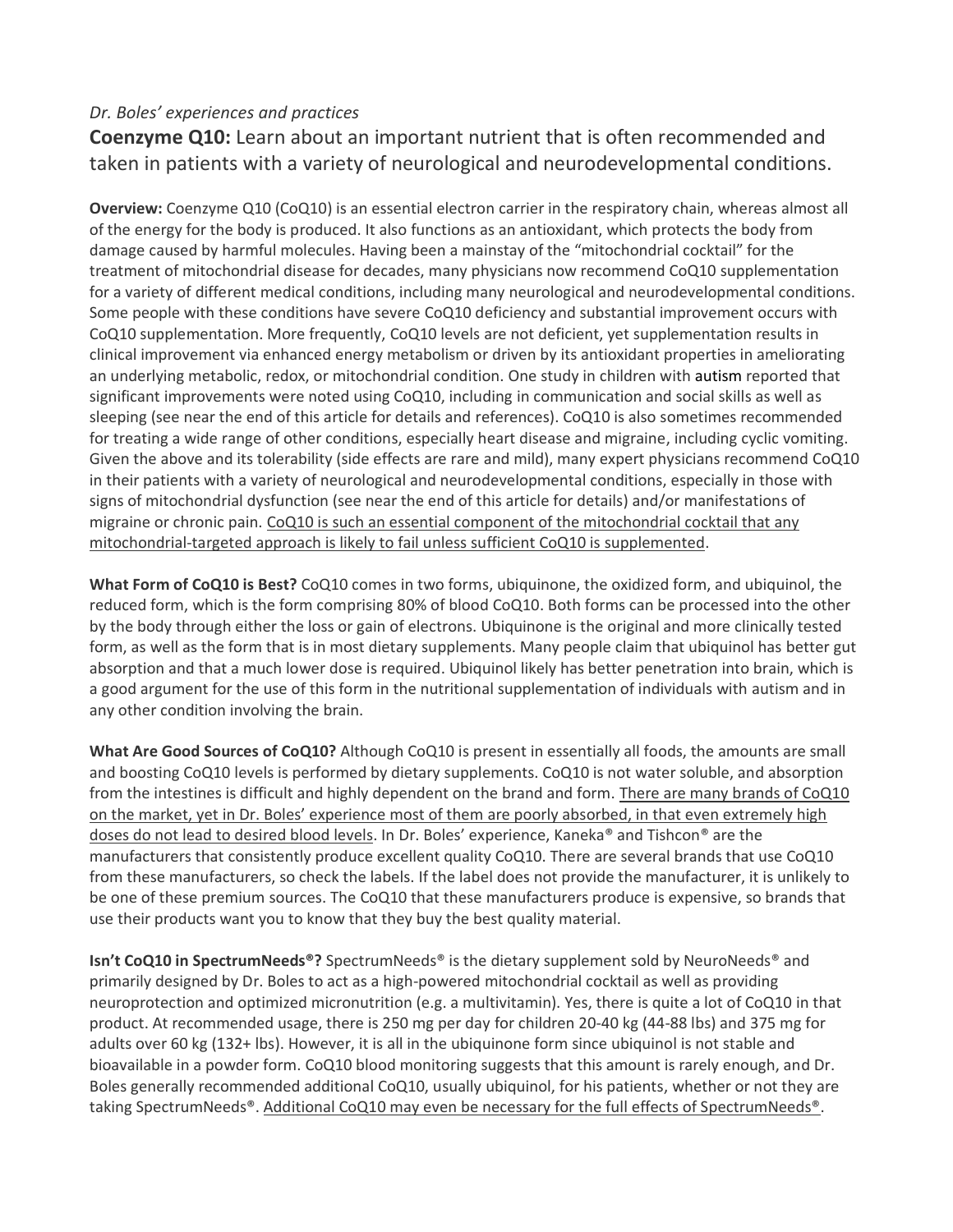**What CoQ10 Products Does Dr. Boles Recommend for His Patients?** The products that Dr. Boles generally recommends for his patients are shown and discussed in this section. These products were chosen based on Dr. Boles' experiences over time, and does not indicate the absence of other good products on the market. Check labels carefully, as there are many products that may seem to be the same.



NeuroNeeds® launched QNeeds® in May, 2019, which is a 100-mg softgel sourced from Kaneka® ubiquinol. Bioavailability is further enhanced by the addition of low dosing of natural ingredients, including alpha-lipoic acid, d-limonene, and capric and caprylic acids.

Dr. Boles is the Chief Medical and Scientific Officer of NeuroNeeds®, and the main designer of QNeeds®. With that stated, Dr. Boles believes that QNeeds® has advantages over other CoQ10 products on the market today, and he and his son personally take this product.

- Sourced from Kaneka® brand ubiquinol.
- Packaged in a small, very-easy-to-swallow softgel.
- Enhanced, state-of-the-art bioavailability in part due to additional natural ingredients, including alpha-lipoic acid, d-limonene, and capric and caprylic acids. Better bioavailability can mean lower dosing for the same blood level and clinical effect.
- Contains no soy or other common antigens.

• Retails at a good/reasonable price.

[https://neuroneeds.com](https://neuroneeds.com/)

However, no single CoQ10 product is perfect for everyone. People and families differ in terms of many aspects that impact on which CoQ10 product is right for them, including the availability of products in local retail stores, finances, and allergies/intolerance (e.g. many products contain soy). The ability to swallow capsules or presence of a feeding tube are other important considerations, and liquid products are often sought in those circumstances. However, CoQ10 itself has a taste many find disagreeable, and masking that flavor in a liquid product can be challenging. Also, brands vary in terms of capsule size, even for the same number of milligrams of CoQ10. Dr. Boles wishes to bring the following CoQ10 products to your attention.



## Qunol®

- Sourced from Tishcon® brand ubiquinol.
- Lower price than many competitor's products.



Solace Nutrition®

- Cyto-Q<sup>®</sup> MAX is a concentrated, unflavored, liquid ubiquinol product, appropriate for tube feedings.
- Cyto-Q® is a diluted, flavored, liquid ubiquinol product, appropriate for oral usage.



## Trader Ine's®

- Sourced from Kaneka® brand ubiquinol.
- Smaller capsule size than many competitor's products.
- Lower price than many competitor's products.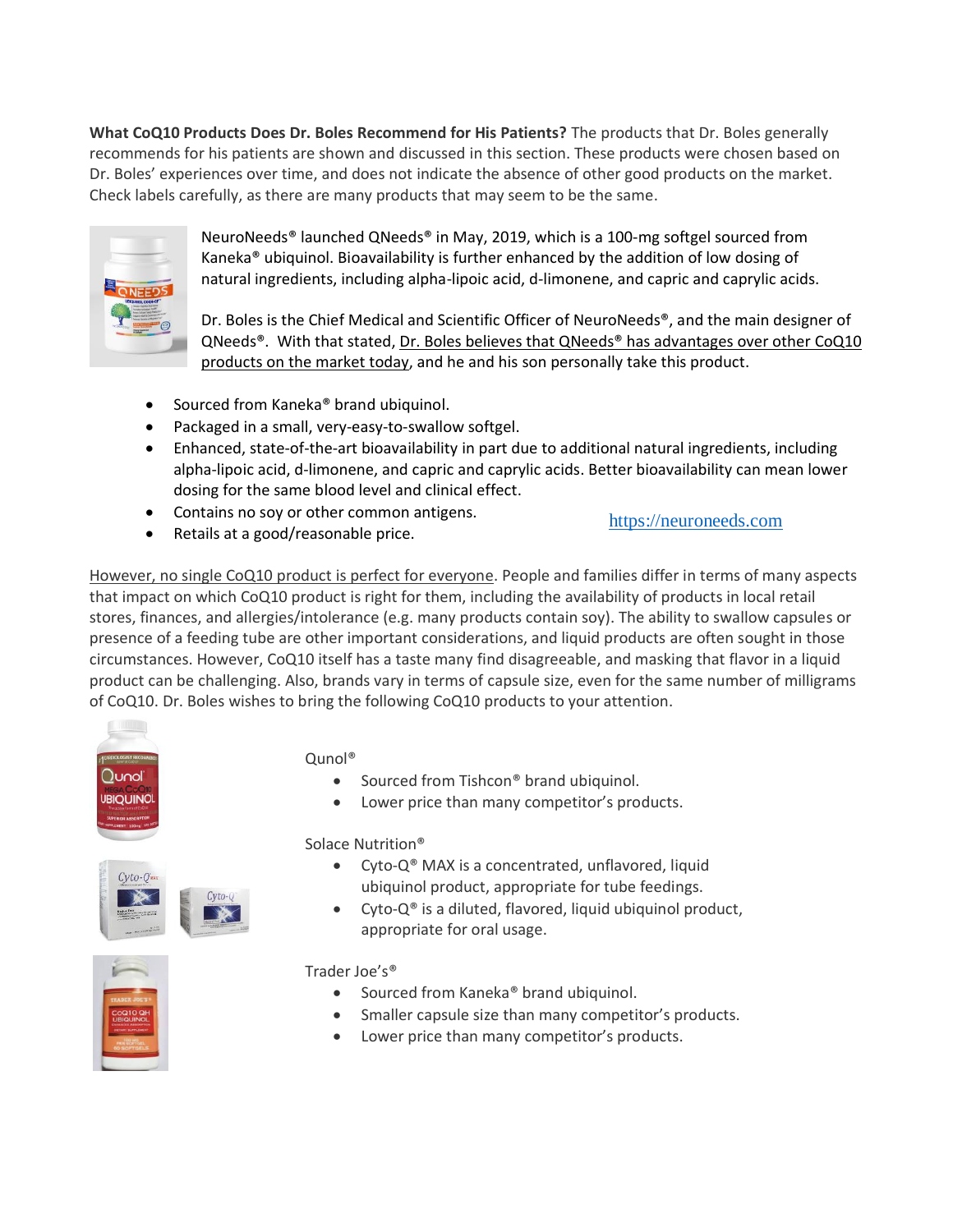**How Much CoQ10 Is Recommended?** Dr. Boles doses CoQ10 based on blood levels, adjusting the dose until the blood level is between 4.0 and 7.0 mg/L, which is substantially above the normal range. The following are Dr. Boles' general recommendations for starting dosages:

- If on SpectrumNeeds<sup>®</sup> (on top of the ubiquinone provided by SpectrumNeeds<sup>®</sup>):
	- $\circ$  Children ages 5-12 years: Ubiquinol 200 mg twice daily for (400 mg per day)
	- o Adolescents through adults: Ubiquinol 300 mg twice daily (600 mg per day)
- If NOT on SpectrumNeeds<sup>®</sup>:
	- o Children ages 5-12 years: Ubiquinol 300 mg twice daily for (600 mg per day)
	- o Adolescents through adults: Ubiquinol 400 mg twice daily 8600 mg per day)

Twice a day dosing is usually recommended, although those with significant GI disease and difficulty with absorption may wish to give smaller amounts more frequently.

As with everything, start low and work up to the desired dosing, and do not start two products at the same time. As always, consult your physician. In particular, dosing for infants to preschool children is more difficult, and should be provided by your physician.

**Side Effects:** A minority of individuals have sleep difficulty if CoQ10 is provided at bedtime, which generally responds to moving the dose earlier. Other side effects noted are very rare and minor. An "energized", moreactive behavior is not uncommon on CoQ10, and can sometimes lead to misbehavior. However, most children get into trouble, from time to time, and ill children can be disincentivized from misbehaving for lack of the energy.

**The Caveats:** The information herein are Dr. Boles' general practice considerations, which may or may not apply to any individual. More information is available on the NeuroNeeds.com website, including some of the literature that supports these suggestions (https://neuroneeds.com/index.php/active-ingredients/37 coenzyme-q10-also-known-as-coq10-vitamin-q-or-ubidecarenone-including-the-varieties-of-ubiquinone-andubiquinol). However, these suggestions are based also in large part on empirical clinical observation (what seems to work in Dr. Boles' practice). Not all of the side effects and nuances are provided in the above summary. Note, that dosing information is provided per dose, with twice daily administration.

**The Details Regarding Its Use in Autism:** The role of CoQ10 in the treatment of autism is not well studied. One open label study was conducted with 100 mg of the ubiquinol form of CoQ10 in 24 children with autism ranging from age 3 to 6 years. Significant improvements were noted in communication skills, playing with friends, sleeping, and food acceptance with CoQ10 plasma levels above 2.2 mg/L

(https://www.ncbi.nlm.nih.gov/pmc/articles/PMC3953391/pdf/OMCL2014-798957.pdf). The use of CoQ10 in autism is mostly driven by its electron transport properties in the respiratory chain, as well as in its antioxidant properties in ameliorating an underlying defect on reactive oxygen species (ROS or redox) metabolism or mitochondrial dysfunction. Several lines of evidence support the notion that some children with autism have abnormal redox metabolism (this topic is reviewed in

https://www.ncbi.nlm.nih.gov/pmc/articles/PMC4910649/pdf/cmped-10-2016-043.pdf), including abnormal glutathione metabolism. Oxidative damage to proteins has been documented in the brain and other tissues in autism. Redox abnormalities have been linked to mitochondrial dysfunction in children with autism, and mitochondrial dysfunction is one of the most prevalent metabolic disorders in autism. Biomarkers suggestive of mitochondrial dysfunction are identified in 30-80% of children with autism, while about 5-10% meet strict criteria for a diagnosis of classical mitochondrial disease. In support of this high prevalence of mitochondrial dysfunction in autism, are two studies that found lower than normal electron transport chain function in immune cells from 80% of the children with autism examined